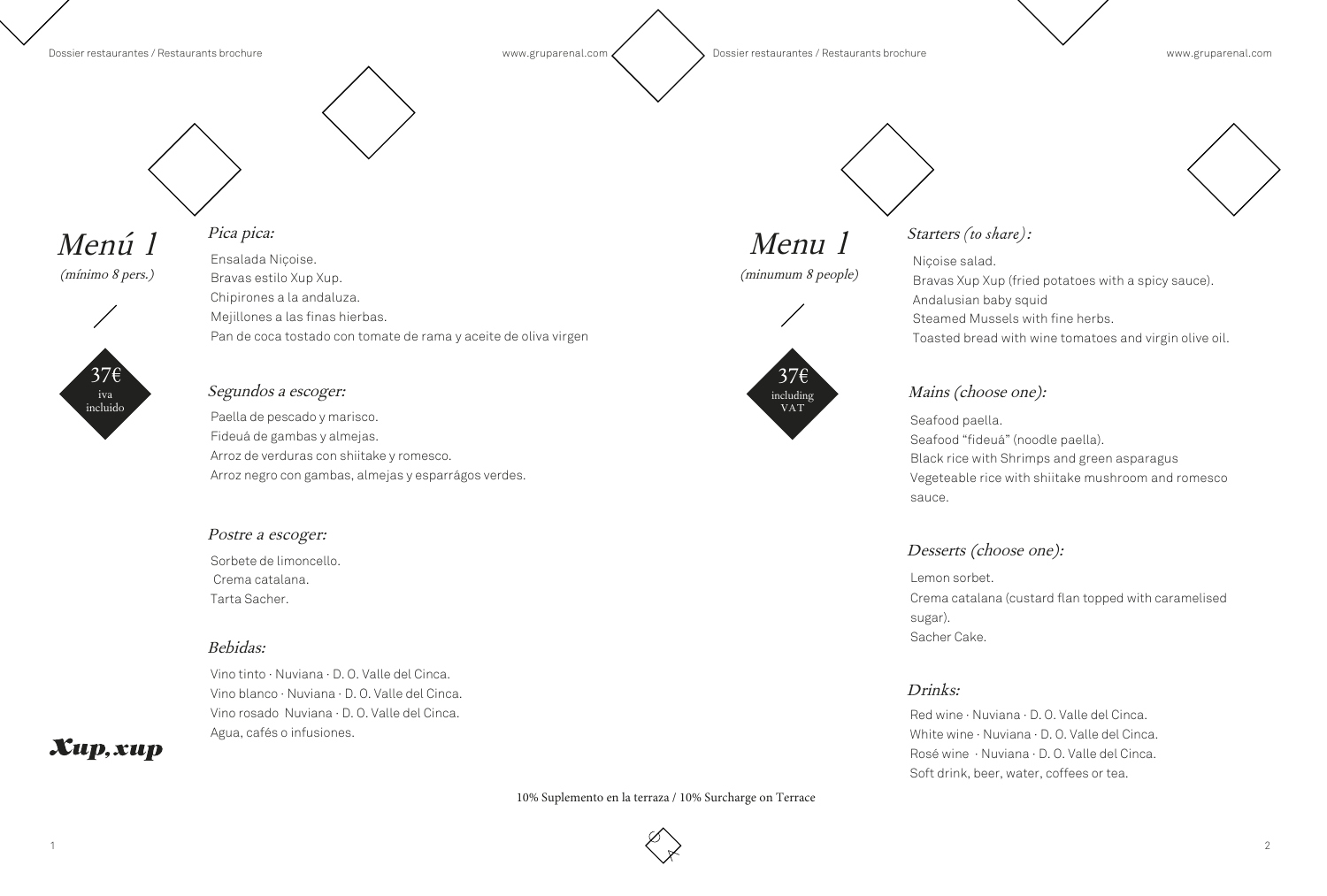

#### Dossier restaurantes / Restaurants brochure www.gruparenal.com  $\sim$  Dossier restaurantes / Restaurants brochure www.gruparenal.com

## Menú 2

(mínimo 8 pers.)



iva incluido

### Pica pica:

Ensalada de queso de cabra, frutos secos, coulis de frutos rojos y vinagreta de miel. Chipirones a la andaluza. Croquetas de jamón ibérico. Mejillones a las finas hierbas. Pan de coca tostado con tomate de rama y aceite de oliva virgen.

#### Segundos a escoger:

Paella de pescado y marisco. Fideuá con almejas y gambas. Arroz negro de gamba y espárragos verdes. Arroz de verduras con shiitake y romesco. Lubina a la espalda con patatas asadas en jugo marinero y anís de Marselle. Ribs de cerdo a baja temperatura con salsa dulce y picante con guarnición de patatas fritas.

#### Postre a escoger:

Sorbete de limoncello. Crema Catalana. Cheesecake de maracuyá.

#### Bebidas:

### $\boldsymbol{X}$ up,  $\boldsymbol{x}$ up

Vino tinto · Nuviana · D. O. Valle del Cinca. Vino blanco · Nuviana · D. O. Valle del Cinca. Vino rosado · Nuviana · D. O. Valle del Cinca. Prima Vides D.O. Cava. Agua, cafés o infusiones.

## Menu 2

(minumum 8 people)



#### Starters *(to share)*:

Goat cheese salad with nuts, red fruit coulis and a honey vinaigrette.

Andalusian baby squid. Iberian ham croquettes. Steamed Mussels with fine herbs. Toasted bread with wine tomatoes and virgin olive oil.

Seafood paella. Fideuá (noodle paella) with shrimps and clams. Black rice with Shrimps and green asparagus. Vegeteable rice with shiitake mushroom and romesco sauce.

Sea bass with oven roasted potatoes, seafood and aniseed liquor sauce. Pork Ribs, slow cooked at low oven temperature, with sweet and spicy sauce garnished with fried potatoes.

#### Desserts (choose one):

Lemon sorbet. Crema catalana (custard flan topped with caramelised sugar). Passion Fruit Cheesecake.

#### Drinks:

Red wine · Nuviana · D. O. Valle del Cinca. White wine · Nuviana · D. O. Valle del Cinca. Rosé wine · Nuviana · D. O. Valle del Cinca. Prima Vides D.O. Cava. Soft drink, beer, water, coffees or tea.



#### Mains (choose one):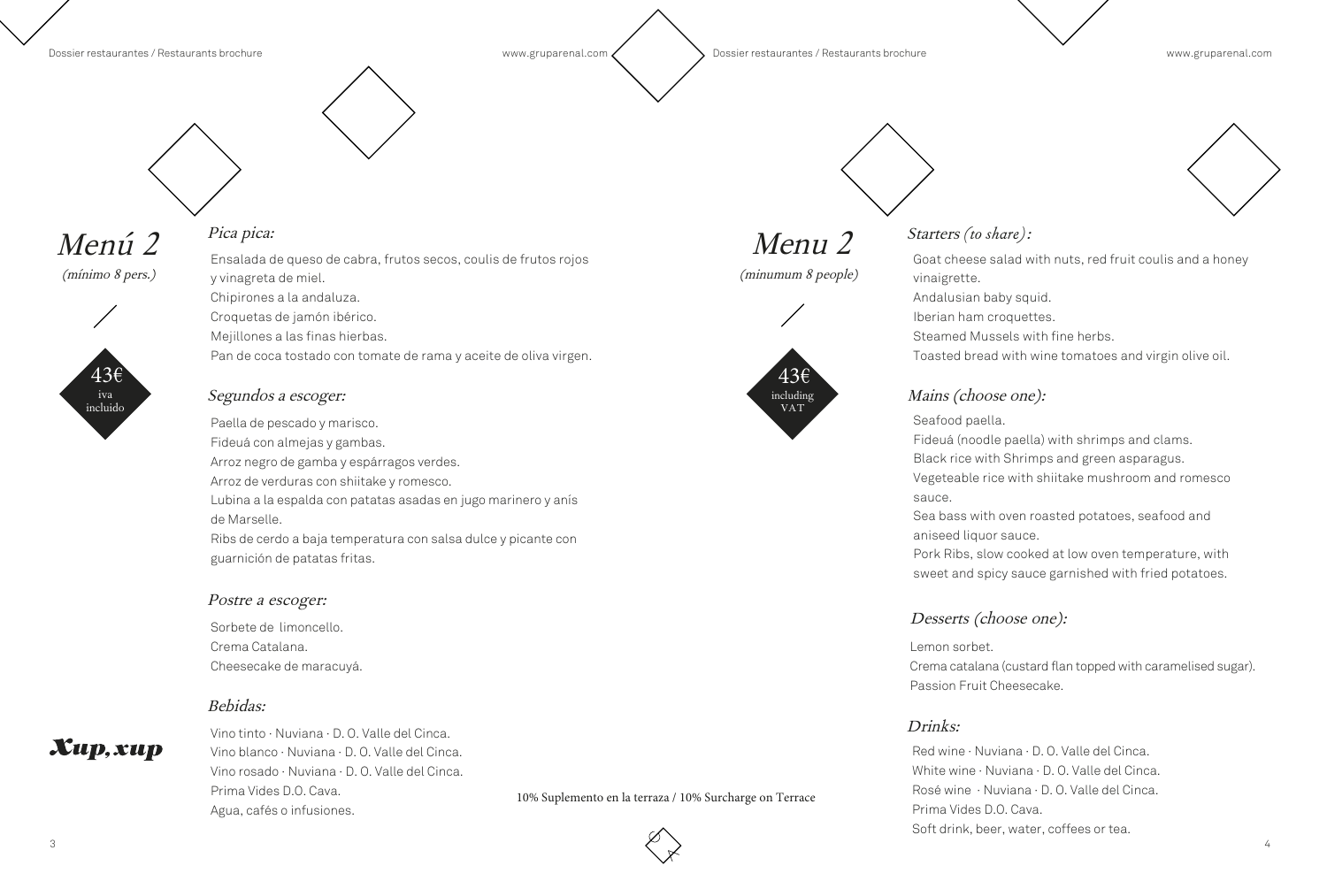#### Dossier restaurantes / Restaurants brochure www.gruparenal.com  $\sim$  Dossier restaurantes / Restaurants brochure www.gruparenal.com

### Menú 3

(mínimo 8 pers.)





#### Pica pica:

Ensalada de queso cabra con frutos secos, coulis de frutos rojos y vinagreta de miel. Tartar de atún marinado, crema de wasabi y guacamole. Gambas rojas flambeadas al sake. Fritura Xup Xup (camarones, chipirones, boquerones y calamares a la Andaluza) Pan de coca tostado con tomate de rama y aceite de oliva virgen.

#### Segundos a escoger:

#### $\langle \rangle$ Vino tinto Viña Pomal (D.O Rioja). Vino blanco La Charla (D.O. Roda). Vino rosado Nuviana (D. O. Valle del Cinca). Prima Vides (D.O. Cava). Agua, cafés o infusiones.

Paella de pescado y marisco. Fideuá con gambas y almejas. Arroz negro con gambas, almejas y esparrágos verdes. Arroz de verduras con shiitake y romesco. Lomo de bacalao con cremoso de calabacín al jengibre y vinagreta mediterránea. Filete de ternera estilo tagliatta, con jugo de ternera, virutas de foie y patatas fritas de la casa.

#### Postre a escoger:

Crema Catalana. Sorbete de limoncello. Coulant de chocolate con helado de vainilla.

### $\boldsymbol{X}$ up,  $\boldsymbol{x}$ up

Bebidas:

## Menu 3

(minumum 8 people)



#### Starters *(to share)*:

Goat cheese salad with nuts, red fruit coulis and a honey vinaigrette. Marinated tuna tartare, with wasabi cream and guacamole. Mediterranean Red prawns, flambéed with sake. Fish Fried Xup Xup (Shrimp, squid, anchovies and squid Andalusian style).

Toasted bread with wine tomatoes and virgin olive oil.

Seafood paella. Fideuá (noodle paella) with shrimps and clams. Black rice with Shrimps and green asparagus. Vegeteable rice with shiitake mushroom and romesco sauce. Cod Loin with creamed zucchini ginger and Mediterranean vinagrette.

Sliced fillet steak served wiht gravy and shavings of foie gras

and homemade chips.

#### Desserts (choose one):

Crema catalana (custard topped with caramelised sugar). Limoncello sorbet. Chocolate Coulant with vanilla ice cream.

#### Drinks:

Red Wine El Pispa D.O. Montsant. White Wine La charla D.O. Rueda. Rosé Wine Nuviana D.O. Valle del Cinca. Prima Vides D.O. Cava. Soft drink, beer, water, coffees or tea.



#### Mains (choose one):

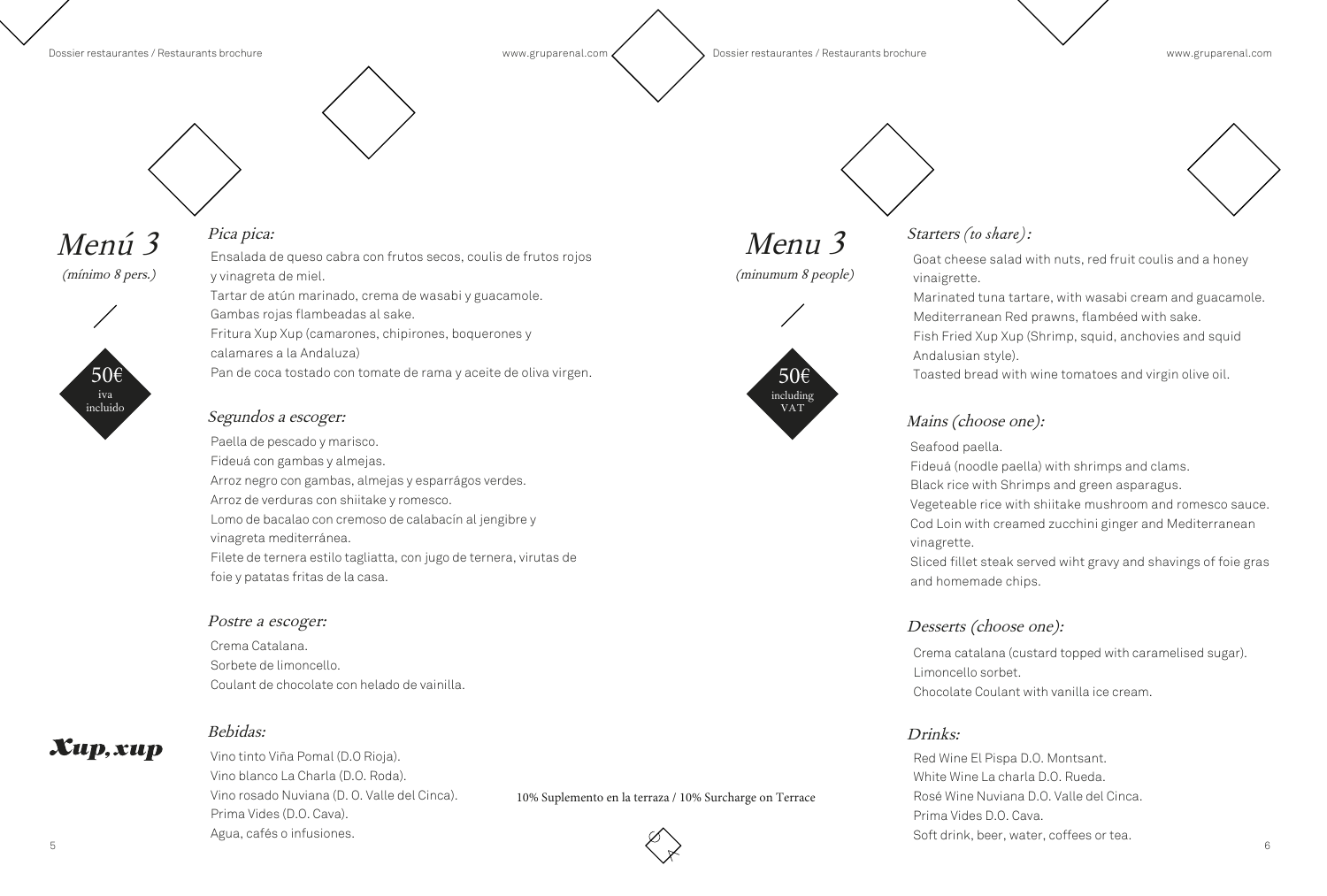





- 
- 
- 
- 
- 
- 

Dossier restaurantes / Restaurants brochure Dossier restaurantes / Restaurants brochure > www.gruparenal.com



### Menú Cóctel 1

(mínimo 8 pers.)



Menu Cocktail 1





### Pica pica:

Mini Caprese.

Croquetas de jamón ibérico y espinacas. Tostada de salmón ahumado sobre mousse de aguacate. Verduras de temporada salteadas en aceite de sésamo. Langostinos rebozados en panko especiado. Tiras de pollo con salsa de mostaza y miel. Coca Mallorquina con queso mallorquín y anchoas. Calamares a la andaluza con salsa tártara. Miniburgers de ternera con mermelada de cebolla.

#### Postre :

Sorbete de limón. Lionesas con chocolate caliente.

#### Bebidas:

Vino tinto Nuviana (D. O. Valle del Cinca. Vino blanco Nuviana (D. O. Valle del Cinca. Vino rosado Nuviana (D. O. Valle del Cinca) Prima Vides D.O. Cava. Agua, cafés o infusiones.

### Xup, xup

#### Starters (to share):

#### Mini Caprese.

Iberic and spinachs croquettes. Smoking salmon toast over avocado mousse. Sauted seasonal vegetable with sesame oil. Langoustines breaded in spicy panko bread. Chicken strips with honey mustard sauce. Mallorquin bread topped with roasted vegetables (aubergines, peppers, onion and tomatoes), mallorquine cheese and anchovies.

Andalusian-style calamari with tartare sauce. Mini veal Burger with onion marmalade.

#### Desserts:

Lemon sorbet. Profiterole with hot chocolate.

#### Drinks:

Red wine · Nuviana · D. O. Valle del Cinca. White wine · Nuviana · D. O. Valle del Cinca. Rosé wine · Nuviana · D. O. Valle del Cinca. Prima Vides D.O. Cava. Soft drink, beer, water, coffees or tea.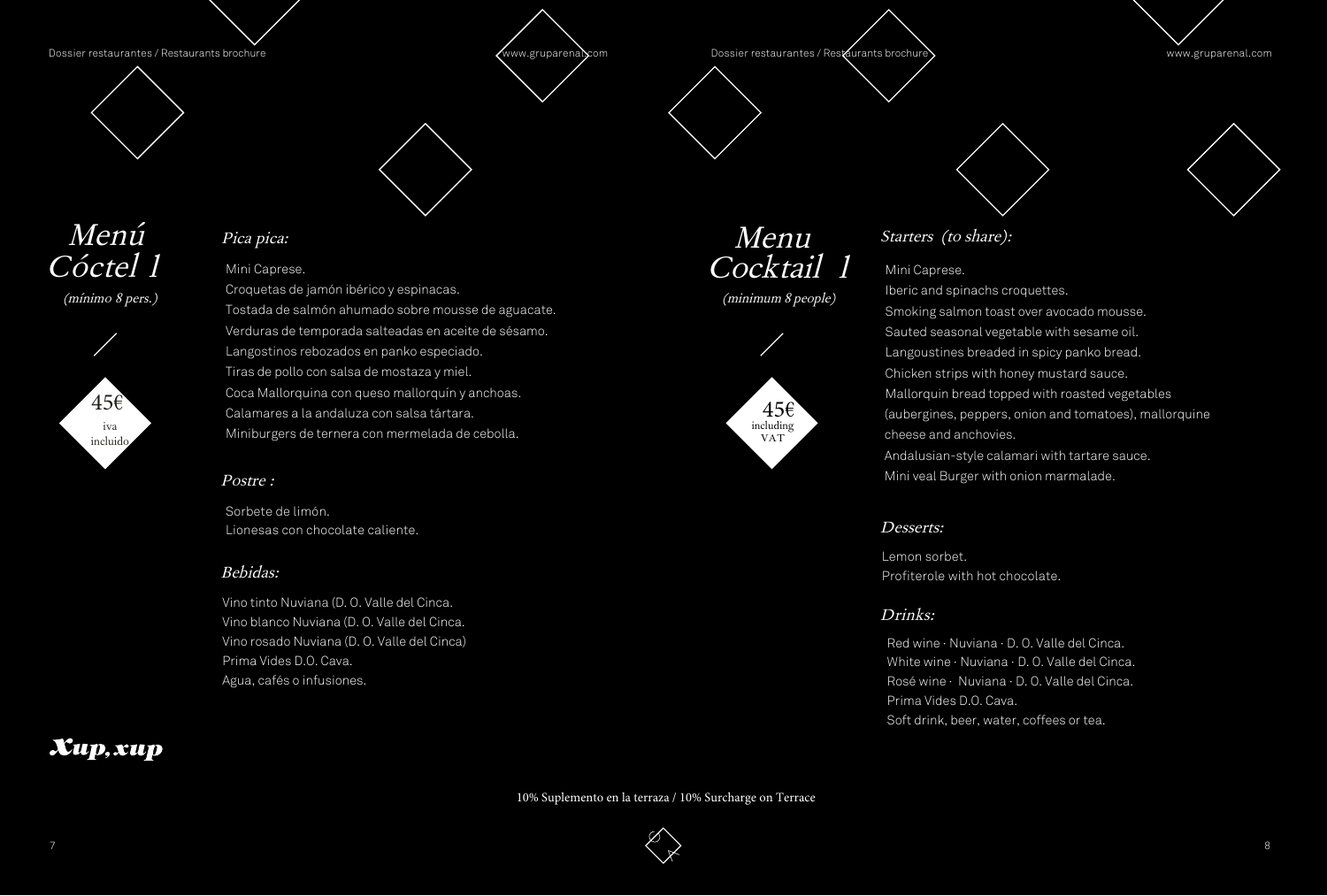Dossier restaurantes / Restaurants brochure Dossier restaurantes / Restaurants brochure > www.gruparenal.com



### Menú Cóctel<sub>2</sub>



(mínimo 8 pers.)



### Menu Cocktail 2

(minimum 8 people)



### Pica pica:

#### Postre:

Sorbete de limón. Lionesas con chocolate caliente.

#### Bebidas:



 Vino tinto Nuviana (D. O. Valle del Cinca. Vino blanco Nuviana (D. O. Valle del Cinca. Vino rosado Nuviana (D. O. Valle del Cinca).







#### Starters *(to share)*:

#### Mini Caprese.

Red wine · Nuviana · D. O. Valle del Cinca. White wine · Nuviana · D. O. Valle del Cinca. Rosé wine · Nuviana · D. O. Valle del Cinca. Prima Vides D.O Cava. Soft drink, beer, water, coffees or tea.

Iberic and spinachs croquettes. Smoking salmon toast over avocado mousse. Sauted seasonal vegetable with sesame oil. Langoustines breaded in spicy panko bread. Chicken strips with honey mustard sauce. Mallorquin bread topped with roasted vegetables (aubergines, peppers, onion and tomatoes), mallorquine cheese and anchovies. Andalusian-style calamari with tartare sauce.

Mini veal Burger with onion marmalade.

#### Desserts:

Lemon sorbet. Profiterole with hot chocolate.

#### Drinks:

Mini Caprese.

Croquetas de jamón ibérico y espinacas. Tostada de salmón ahumado sobre mousse de aguacate. Verduras de temporada salteadas en aceite de sésamo. Langostinos rebozados en panko especiado. Tiras de pollo con salsa de mostaza y miel. Coca Mallorquina con queso mallorquín y anchoas. Calamares a la andaluza con salsa tártara. Miniburgers de ternera con mermelada de cebolla.

#### Degustación:

Paella de pescado y marisco. Fideuá con almejas y gambas. Arroz de verduras con shiitake y romesco.

#### Paella's Tasting

Seafood paella. Fideuá (noodle paella) with shrimps and clams. Vegeteable rice with shiitake mushroom and romesco sauce.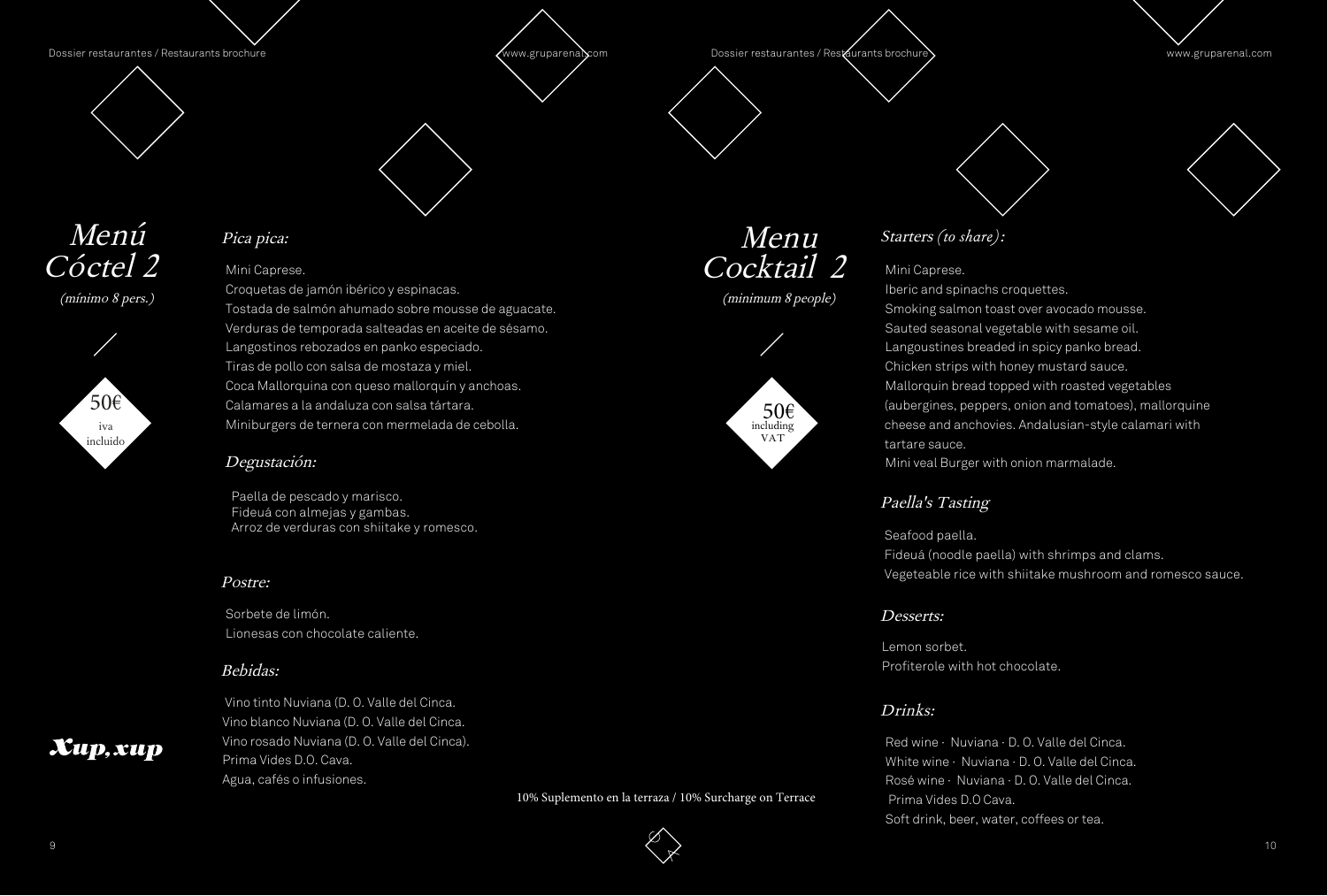Dossier restaurantes / Restaurants brochure **Warehouse Manual Com** Music Dossier restaurantes / Restaurants brochure **Warehouse Manual Communisments** www.gruparenal.com

# Menú cumpleaños



 $\boldsymbol{X}$ up,  $\boldsymbol{x}$ up



Birthday Menu

*5€ suplement*

Add birthday cake and a glass of house-recommended champagne to your menu of choice for a 5€ supplement.

Add a mixed drink or cocktail for each guest to your menu of choice for a  $86$ supplement. Premium liquors are available for an additional 10€ supplement.

## Dinner & Drink

*8€ supplement*

Our menus, includes a bottle of wine for each 2 persons, For people who do not drink wine, they will be offered beer, or soft drinks. The reservation of the menu must be done with a minimum of 24 hours in advance.

The reservations will remain up to 15 minutes after the agreed time, in case of delay, it will be necessary to notify the restaurant.

Las reservas se mantendrán un máximo de 15 minutos después de la hora acordada, en caso de retraso, será preciso avisar al restaurante.

On the terrace there will be a supplement of 10%

*5€ de suplemento*

Con suplemento de 5€ en el menú que elijas, Tarta de cumpleaños y copa de cava recomendado de la casa.

### Cena & Copa

*8€* de suplemento

Con suplemento de 8€ en el menú que elijas, combinado o copa para cada comensal. Licores premium (Suplemento 10 euros).

\*Todos los menús incluyen una botella de vino por cada dos personas, para las personas que no beban vino, se les ofrecerá cerveza, o refrescos. La reserva del menú deberá realizarse con una antelación mínima de 24 Horas.

En terraza se aplicará un suplemento del 10%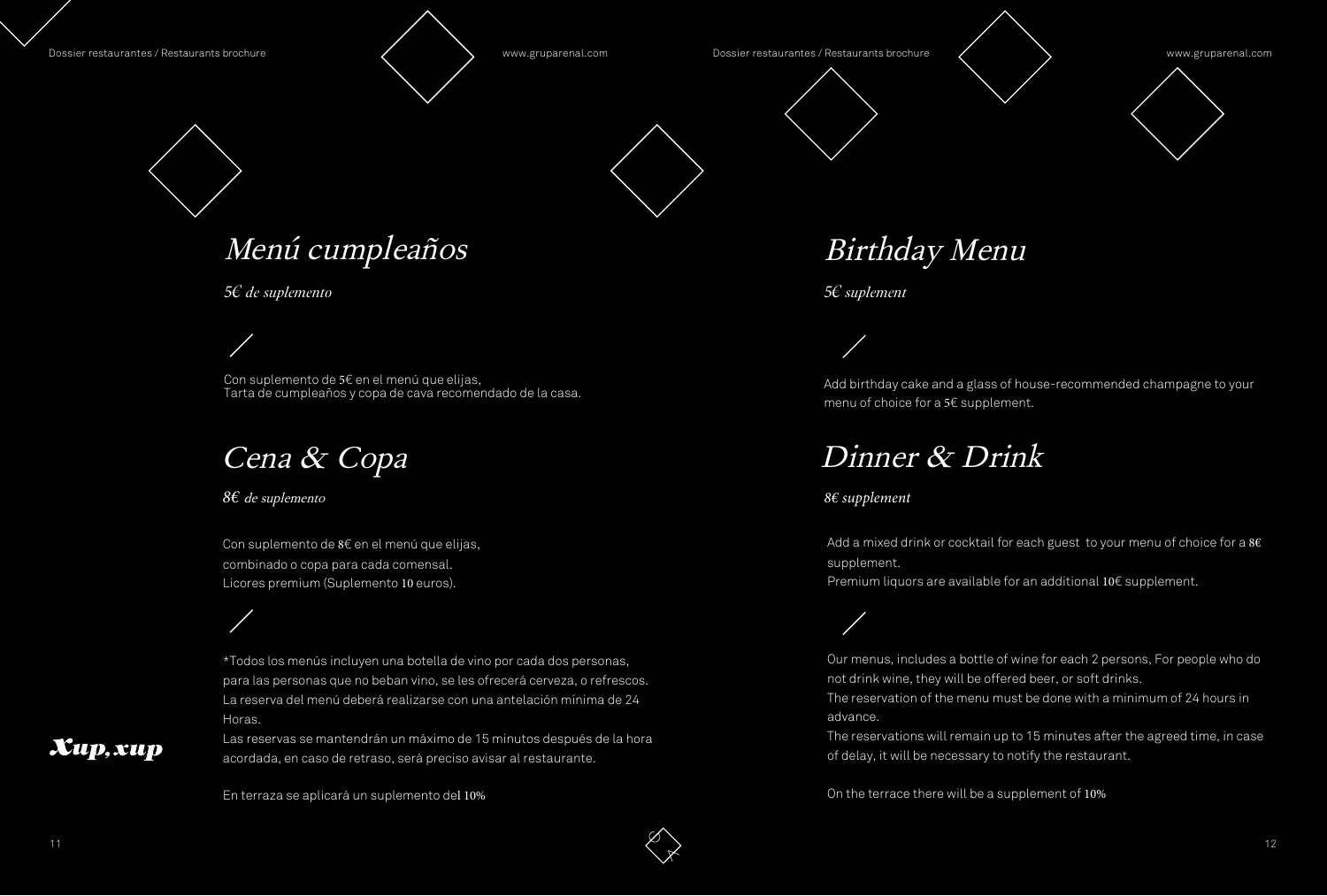| Paletilla de Jamón Ibérico cortado a mano                  | $600 \in$             |
|------------------------------------------------------------|-----------------------|
| Chupito de Ron Cremat                                      | $4 \epsilon$ /persona |
| Copa de bienvenida, cerveza, vino o cava                   | 5€/persona            |
| Open bar de bienvenida (45 minutos) cerveza, vino, cava,   | 8€/persona            |
| refrescos y aguas                                          | (45 minutos)          |
| Copa de bienvenida Aperol Spritz, aceitunas y patatas xips | 8,5€/persona          |
| Barra libre de combinados estándar                         | 17€ hora/persona      |
| Barra libre de combinados premium                          | 20€ hora/persona      |

Dossier restaurantes / Restaurants brochure **Ware and Manual Com** Www.gruparenal.com Dossier restaurantes / Restaurants brochure **Ware and Ware www.gruparenal.com** 





600€

## Opciones ofrecidas por el restaurante

 $\bigg)$ 

10% IVA ncluido

600€

4€/person

5€/person

8€/person (45 minuts)

| Iberic ham cut by hand                                                                 |
|----------------------------------------------------------------------------------------|
| Shot of burned Ron                                                                     |
| Welcome drink of sparkling wine, beer or wine                                          |
| Open bar de bienvenida (45 minuts)<br>beer, wine, sparkling wine, soft drinks or water |
| Welcome drink of Aperol Spritz, olives xips potatoes                                   |
| Long drinks estándar open bar                                                          |
| Long drinks premium open bar                                                           |
|                                                                                        |

### Xup, xup



 8,5€/person 17€ hour/person 20€ hour/person

Extra Options

including VAT (10%)